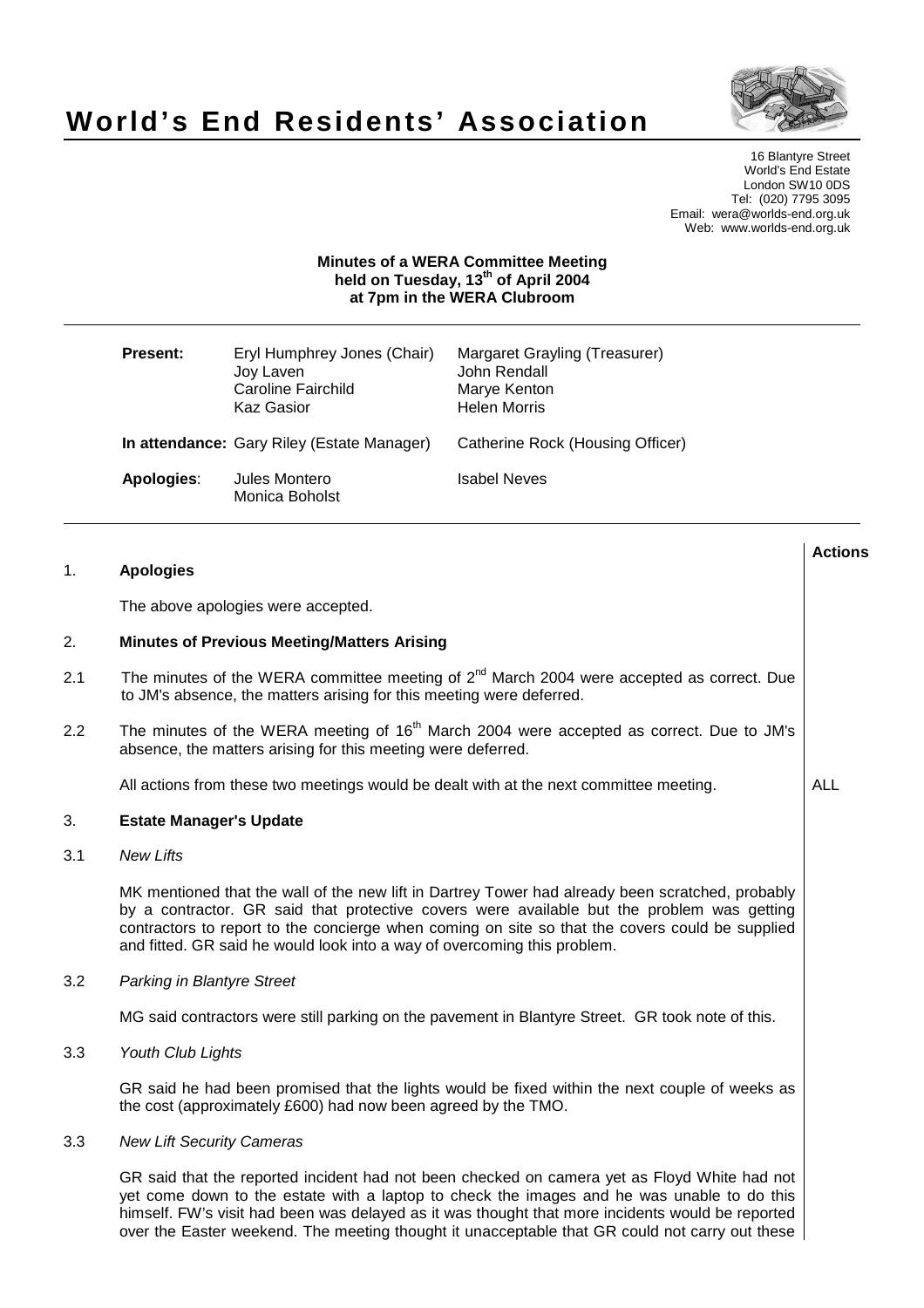checks himself and it was agreed that WERA would write to Gordon Perry at the TMO recommending that the GR be supplied with the necessary equipment to deal with these matters himself as a matter of urgency. It was also agreed that anti-social behaviour in the new lifts needed to be dealt with urgently and that the residents should be encouraged to report all such incidents. It was felt that most residents would greatly welcome a zero tolerance approach to this type of anti-social behaviour. GR said he would try to progress this matter.

#### 3.4 Security in General

There was a general discussion about lack of action by the TMO regarding anti-social behaviour. It was suggested that all residents be informed that anti-social behaviour would not be tolerated, that the appropriate action would be taken and that they be encouraged to report all incidents. GR said he would try to progress this matter. MG asked GR if he could also try and find out who was tearing down posters from the notice boards in the lift lobbies.

#### 3.5 Meeting with CASBAT

It was agreed that this meeting should take place at 6.30 p.m. on Monday, 26<sup>th</sup> April 2004. GR would invite representatives from CASBAT and PC Haruna, the beat officer for World's End. GR

#### 3.6 Car Park Survey

GR said he was very disappointed in that he only received 17 responses to the survey. He asked all of those present to return their questionnaires. ALL

#### 4. **Resident's Issues**

- 4.1 There was a general discussion about anti-social behaviour. CR confirmed that she did receive some reports of anti-social behaviour. It was pointed out that residents were often too afraid to report incidents. It was generally accepted that non-residents caused some of the problems and that some problems had "migrated" from the Cremorne estate following a clampdown on antisocial behaviour there. Several committee members recounted recent incidents involving youths on scooters/motorbikes. GR said he took these very seriously and had already contacted the DVLA with regards to some scooters spotted on the estate.
- 4.2 GR said he was shortly going to try and encourage motorbikes to park in the relevant parking bay in Blantyre Street and was also looking at other possible bike parking areas on the estate in addition to those outside Greaves Tower.
- 4.3 GR was told that the fire doors on the 2<sup>nd</sup> and 4<sup>th</sup> floors of Dartrey Tower were not closing properly.
- 4.3 CR was asked about her role. She told the meeting that she was responsible for all tenant issues and also anti-social behaviour. She said that she was the first point of contact for any matter – if the matter did not fall within her remit, she would refer it to the relevant person. CR recommended that Audley Phillips be invited to future WERA meeting.
- 4.4 EHJ reported that a letter had been received from Patricia Vogelenzang regarding cleaning on the estate. It was agreed that EHJ would contract her regarding this and that she should be invited to a future WERA committee meeting to discuss cleaning. EHJ, JM

#### 5. **Meetings Attended**

EHJ confirmed that she and JM had attended the windows site meetings. JM would make the minutes available from the office shortly. EHJ said that due to ill health the clerk of works had not yet completed the snagging list. She also reported that the contract was expected to be "complete" within a month, although some items remained (e.g. work in a small number of flats where access had proved difficult as well as the Social Services offices in Greaves Tower). JM

#### 6. **WERA Newsletter/Open Meeting**

#### 6.1 WERA Newsletter

JL told the meeting that JM was currently compiling the newsletter. He had already received some text from GR and was awaiting other contributions. JL suggested including a short descriptive text